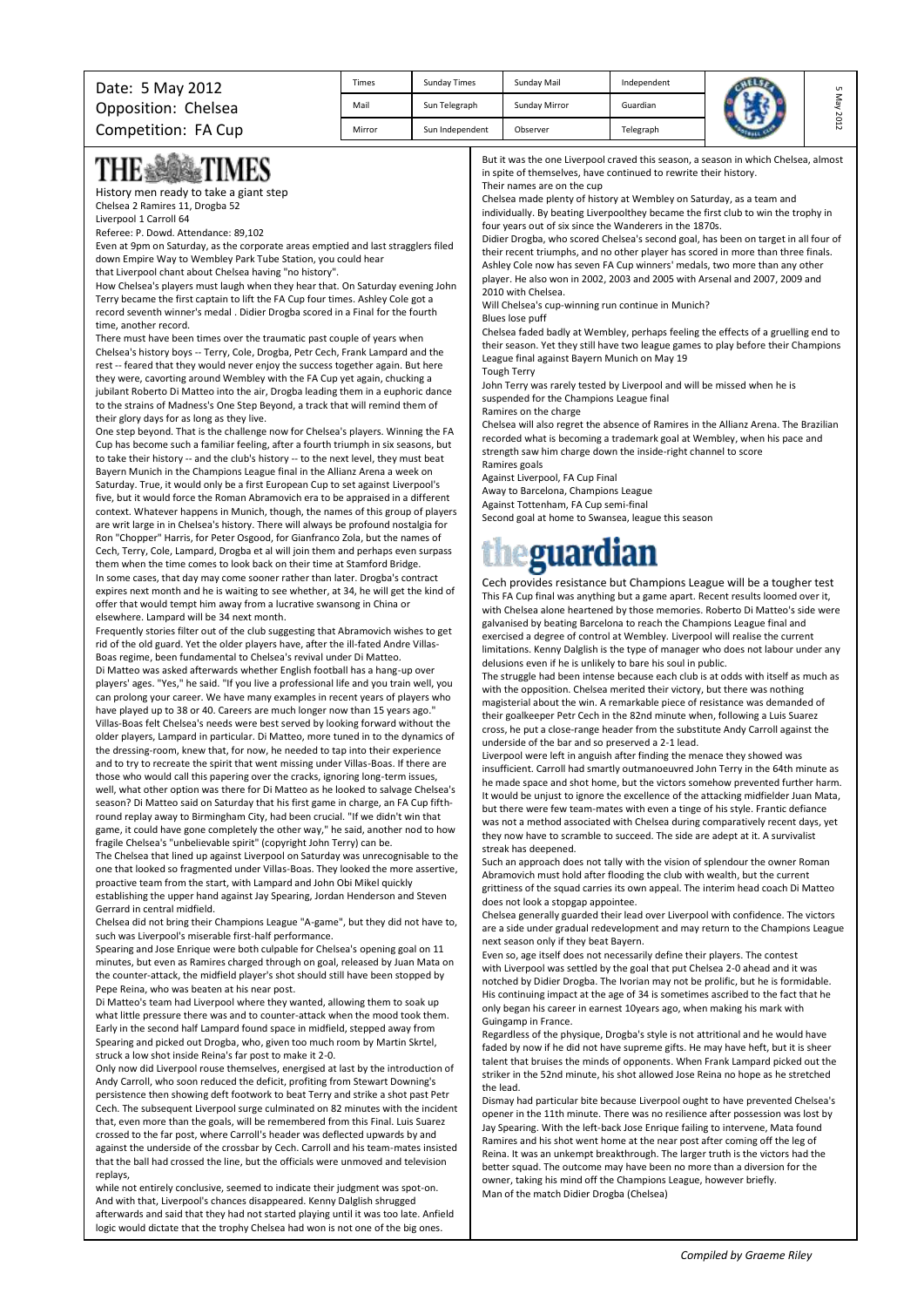| Date: 5 May 2012    | <b>Times</b> | Sunday Times    | Sunday Mail   | Independent | <b>UT</b> |
|---------------------|--------------|-----------------|---------------|-------------|-----------|
| Opposition: Chelsea | Mail         | Sun Telegraph   | Sunday Mirror | Guardian    |           |
| Competition: FA Cup | Mirror       | Sun Independent | Observer      | Telegraph   | $\sim$    |

### **The Mail** ROBERTO SENDS A MESSAGE

Chelsea 2 Liverpool Liverpool 1 FOR two managers, the contrast could not have been more brutal. For Roberto Di Matteo these were the sweetest moments. Never mind that Chelsea's 'interim first-team coach' had given Roman Abramovich another reason for handing him the job on a permanent basis.

This gave him the opportunity to stroll through the interview area, one hand gripping his seven-yearold son, the other the FA Cup. In the dressing room the same little boy was seen proudly clutching his dad's winners' medal. He might not have been around for that goal inside a minute in 1997. He might not have seen dad win the world's oldest cup competition for a second time three years later. But he was here for this one.

They were moments to savour for Di Matteo and they were his moments, even if Abramovich does take what would look an increasingly ill-judged decision and bring in another new manager for the start of next season.

For Kenny Dalglish there is the same uncertainty, but it was all that much more uncomfortable in defeat. Dalglish would not discuss how it might undermine his chances of remaining in charge; how he might be viewed by Liverpool's owners when it has been such a disappointing season.

OK, so he guided them to two Wembley finals. But they performed as poorly in those as they have in the Barclays Premier League. All he would say on the matter is that they would sit down, as planned, and review the season once it had been completed. But then he was as defensive as he has been since he got it so wrong over Luis Suarez.

Why had he not started with Andy Carroll? Because he could 'only select 11 players'. Well then one of them should have been Carroll rather than Jordan Henderson or Jay Spearing. That way Suarez would not have had to play in a role that left him completely isolated until Carroll was sent on in the 55th minute. By then Didier Drogba had doubled an advantage established in the first half by Ramires; two terrific goals that illustrated Chelsea's dominance. The irony was not lost on seasoned Liverpool followers. Having been heavily criticised for squandering [pounds sterling]35million on Carroll, Dalglish was now going to suffer for leaving his troubled striker on the bench.

But Carroll did change this enthralling contest. He might even have done enough to secure a place in Roy Hodgson's squad this summer having scored one goal within nine minutes of replacing Spearing. He is sure to feel he scored an equaliser, too.

The disallowed goal will give Dalglish something to cling on to even if the officials were as right as referee Martin Atkinson was wrong in the semi-final.

If there is doubt -- and there was plenty on this occasion given how inconclusive the replays proved -- the goal cannot be given.

Phil Dowd took the right option, the only sensible option, essentially crediting Petr Cech with making a save every bit as impressive as his one in the Nou Camp. 'Incredible,' was how Di Matteo described it and he was right.

Carroll will wince when he watches it again and not just because he will doubtless feel the ball did cross the line. Rather than celebrate, he should have finished the job and buried the ball in the back of the net. A harsh lesson but a lesson all the same.

There are lessons for Di Matteo to learn, too, Carroll demonstrating how difficult his defenders could find their encounter with Bayern Munich's Mario Gomez. In fact, this was a game that highlighted how costly the absence of two players in particular could prove -- Ramires on the right and John Terry at the heart of the defence. Even Terry struggled with Carroll, highlighting the difficulties David Luiz and Gary Cahill could endure should they recover in time for Munich.

it i hsiGt The challenge facing Di Matteo is how to reproduce the performance of the first hour at Wembley while avoiding a repeat of the final 30 minutes. That will not be easy when Ramires has become such an important player.

His goal owed much to errors from Spearing, Jose Enrique and Pepe Reina the Liverpool goalkeeper did say he had been poor of late -- but also to qualities typical of the Brazilian's performances this season; a combination of skill, speed and sheer determination.

Ramires offers so much to Chelsea. A real threat going forward but also the kind of security Chelsea will need with Franck Ribery and Arjen Robben supporting Gomez on the flanks.

Jose Bosingwa, the leading candidate for the role at right back, will certainly miss him.

In the closing stages of this final, the irrepressible Drogba was doing as much as anyone to contain Carroll. The 34-year-old was immense -- not for the first time in this remarkable run Chelsea are enjoying under Di Matteo.

His goal, while in part the product of a super pass from the excellent Frank Lampard, was magnificent, the first touch as brilliant as the finish. It was also his fourth in as many finals; a record for the competition.

Di Matteo clearly wanted to enjoy this victory before focusing on what follows, starting with another meeting with Liverpool tomorrow night. His team in Munich? He said he wasn't sure but he would be drawing on the experience he

gained under 'Arrigo Sacchi and Dino Zoff '.

the on defensive The a and Munich.

The experience of Drogba, Cech, Lampard, Ashley Cole and Juan Mata should also come in handy.

It did at Wembley.

## **The Daily Telegraph**

Di Matteo passes first test at Chelsea's second home Chelsea 2 Ramires 11, Drogba 52

Liverpool 1 Carroll 64 Att: 89,102

Forget Battersea. Chelsea should just move to Wembley. They love it there. Four FA Cup final triumphs in six years, conceding only twice in six hours and 30 minutes, is a phenomenal return, a sign of their commitment to the competition. Frank Lampard roamed Wembley as if he owned the place. Didier Drogba set a record for scoring in four finals. Roberto Di Matteo danced a jig of glee like a welldressed David Pleat. If the FA Cup occupies a near-permanent place in the Chelsea trophy cabinet, concerns proliferate over whether it retains a place in the nation's heart. The FA will derive pleasure from viewing figures revealing ITV's audience peaked at 11.1million, with ESPN also pouring huge resources into their coverage, giving it an old-school lengthy build-up, but cherished Cup traditions are being trampled on. Even the sun was missing on Saturday.

However enticing for television, the 5.15pm kick-off rubs away some of the sheen from the Cup. It allows significant Premier League fixtures like Arsenal versus Norwich to cast a long shadow across what should be a special day reserved for the Cup. The timing demonstrates a lack of respect to Northern fans reliant on public transport. Shoehorned into a crammed calendar, the FA Cup risks becoming just another match. The FA, the guardians of the game's heritage, needs a rethink. Other ancient customs were eroded. Wembley was not full, seeing pockets of empty seats, 100 at most, but still strange. The jeering of the National Anthem by many Liverpool fans was another depressing moment. If you don't want to sing, fine, but stay quiet, don't ruin it for others, don't embarrass your great club. Enough carping. Saturday offered much to celebrate. Fabrice Muamba's presence was warmly noted by both sets of supporters, admiring the power of the human spirit and the qualities of the medical profession.

The game itself was routine for an hour, the expected Chelsea control unfolding. Lampard ran midfield, eclipsing Steven Gerrard.

Kenny Dalglish's 4-2-3-1 formation was designed to give Liverpool security in the centre against Chelsea's heavyweights like Lampard and John Obi Mikel, whose re-emergence pays eloquent testimony to Di Matteo's man-management skills. "I just tried to give him the confidence to express himself at the highest level," said Chelsea's interim head coach. Di Matteo's midfield dominated Dalglish's. Unfortunately for Liverpool, Jordan Henderson remains too diffident and Jay Spearing too raw. Among the countless hours of pre-match carousing, many Liverpool fans must have been tempted to raise a glass to an absent friend, to the injured Lucas. The intelligent Brazilian ball-winner was again badly missed. Spearing, a determined young character, will doubtless respond, but this was a chastening experience. When he lost the ball in midfield after 11 minutes, Juan Mata pounced and released Ramires. Exploiting a sluggish response from Jose Enrique, Ramires motored into the box and beat Pepe Reina at the near post. Of the many issues confronting Dalglish, including getting Stewart Downing to deliver and making Henderson believe in himself, restoring Reina to his old imperious form - and fitness - is one of the most pressing.

One of Dalglish's few consistently reliable performers this season, Martin Skrtel, was then made to look leaden-footed by Drogba early in the second half. Lampard, looking every inch a big-game player, was the catalyst, ushering Drogba through to score. Lampard is 33, Drogba a year older and both made a mockery of the Chelsea Pensioners' tag. "We have many examples in the last 10 years of players that have played up to 38, 40,'' said Di Matteo.

Chelsea were as rampant as the lion on their badge. Liverpool were crestfallen. But then Andy Carroll rose from the bench, unleashed like a flint from a catapult. Carroll was almost unplayable, charging into Chelsea's defenders, lifting Liverpool's tempo and spirits. In creating room for his emphatic goal after

64 minutes, Carroll turned so brilliantly and suddenly that he left John Terry with twisted blood and Petr Cech grasping at thin air. This was what

Liverpool supporters craved: Carroll and Luis Suarez in harness, Gerrard scheming behind them, sending red waves rolling towards Chelsea's defence. The final halfhour, as Liverpool fought to save their season, provided gripping entertainment. Operation Carroll so nearly worked. The sight of Liverpool hammering against Chelsea's backdoor inevitably stirred the thought of what would have happened if Dalglish had believed enough in Carroll to start. He thought he had scored a second but Cech's save to claw out his header via the bar ranks alongside the finest Cup-final saves, including Sunderland's Jim Montgomery denying Leeds United in 1973.

Carroll was convinced the ball crossed the line, turning away in celebration rather than ending any doubt by turning the loose ball in as Branislav Ivanovic and Cech regained their bearings. The goal-line technology debate intensified, occupying phoneins slightly pointlessly. It is coming, soon to be tested in the Hampshire Senior Cup final. The assistant referee Andrew Garratt and the referee Phil Dowd made the right call anyway, determining that not all the ball had crossed the line, an instant judgment confirmed by television replays.

Liverpool still raged against the fading of their season's light, Carroll still threatening, their fans still willing them on but Terry embodied Chelsea's defiance with a magnificent late block to frustrate Carroll. Liverpoolleft empty-handed but with the knowledge that Carroll can be a force. Dalglish still needs to buy, and buy wisely.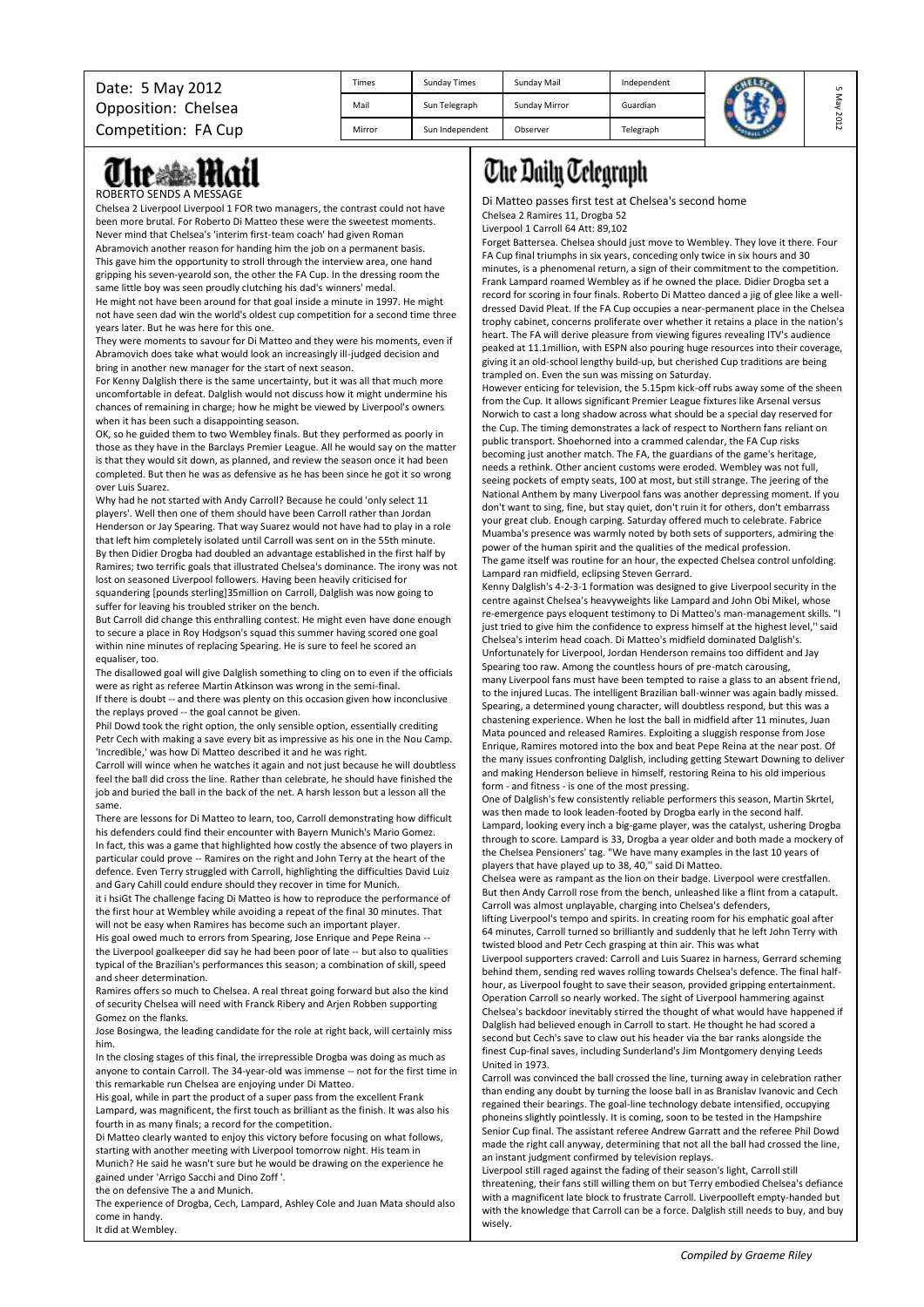#### Times Sunday Times Sunday Mail Independent Date: 5 May 2012 Aew<sub>S</sub> 5 May 2012 Mail Sun Telegraph Sunday Mirror Guardian Opposition: Chelsea 201 Competition: FA Cup Mirror Sun Independent Observer Telegraph

It is hard to see Liverpool's Fenway owners tolerating further squandering of their money, although Carroll begins to pay his way.

As Dalglish departed, as Terry and Lampard climbed up to lift the Cup, Di Matteo beamed that smile of his, part-beatific, part-inscrutable. By reenergising Chelsea, Di Matteo has become the fans' and players' choice to be permanent manager. Roman Abramovich still needs to be convinced. The second part of Di Matteo's audition comes in Munich, in another final.

## THEX **INDEPENDENT**

Di Matteo looks just the man for evolution, not revolution Asked to namecheck his managerial influences after steering Chelsea to a seventh FA Cup triumph, Roberto Di Matteo reeled off Arrigo Sacchi, Ruud Gullit and Dino Zoff. But it was a coach he did not reference who has been the biggest influence these last two spectacular months.

Any successful manager needs the luck to be in the right place, at the right time, and the ability to learn from mistakes. Di Matteo was the man on hand at Stamford Bridge when Roman Abramovich decided to cut his losses and end the renewal project he had entrusted to Andre Villas-Boas. The Italian then rectified the mistakes his former boss had made.

Di Matteo showed humility, treated players with respect, backed their ability and reminded them of it. He also made some astute tactical adjustments that showcased his senior players' strengths instead of exposing their weaknesses. It is not rocket science, but football remains, in its core aspects, a simple game while management, in any walk of life, is about dealing with people.

"First of all I started with communicating with the players," said Di Matteo, as he reflected on the turnaround he has overseen. "They are good players, there is no doubt about that, but we are all human and when things don't go your way sometimes you have doubts. The only way for us to be able to win was to get everyone on board and involved, give them confidence and trust them to play. I spoke to every individual player.

"The Birmingham game [the FA Cup fifth-round replay] was crucial because it was my first game and if we didn't win it could have gone completely the other way. Every victory since has just cemented their confidence and we rolled on from one win to the next."

Di Matteo is putting together an impressive CV but, even if Chelsea lift the Champions League, there are no guarantees he will be made manager on a permanent basis. This is because the job at Chelsea is seen as requiring a man who can rebuild from scratch, not just paper over the cracks. But does it require that? Chelsea are regarded as Los Geriatricos but of their leading players only Didier Drogba, 34, and Frank Lampard, 33, are over 31 years old and both look to have plenty of match-winning performances left in them.

"If you live a professional life and you train well, you can prolong your career," said Di Matteo. "We have many examples in the last 10 years of players that have played up to 38, 40. Obviously, physiologically it changes a little bit because your recovery time will be a bit different, but careers are much longer now than 15 years ago."

The evidence is not just at Old Trafford, where Paul Scholes and Ryan Giggs have a combined age of 75. Lampard is two years younger than Mark van Bommel and only a year older than Xavi and Andrea Pirlo; John Terry is three years younger than Carles Puyol; Drogba is the same age as Antonio Di Natale, who so troubled Arsenal at the start of this season, and a year older than Miroslav Klose. It is evolution, not revolution, which is required at Stamford Bridge. Their dressing room has to be worked with, not taken on, but with a cadre of younger players coming through in Ramires, Gary Cahill, Juan Mata, John Obi Mikel and David Luiz there is no need to fight the older ones. They need merely to be assured they have a part to play and for those words to be followed through often enough in team selection.

Kenny Dalglish suggested that Chelsea's greater experience was the difference, but of his starting XI only Jordan Henderson and Jay Spearing were callow. Liverpool's problem was just as much a lack of the belief that Di Matteo has restored to Chelsea. Abysmal league form has so sapped confidence that Dalglish opted to pack midfield for protection, leaving Luis Suarez isolated. It failed: Ramires took advantage of a series of errors, then Drogba scored his customary Wembley goal.

After Andy Carroll was belatedly introduced, and scored, Liverpool were injected with confidence. But for the calm heads and sharp eyes of referee Phil Dowd and his part-time assistant Andrew Garratt (a Walsall bank manager in real life), who rightly decided there was too much doubt to award Carroll a second goal, they would have forced an extra period against tiring opposition.

Carroll's cameo augured well for his personal future after a difficult year but, if he plays, proper wingers are required, capable and prepared to cross the ball. Yet Suarez prefers passes into feet and Bellamy wants the ball in behind. Dalglish, and his employers, have much to ponder. A once-dominant club seems now to have been in transition for two decades with no end in sight.



#### ALL THAT GLITTERS IS OLD

THEY have been derided as the Old Guard. Criticised and condemned for the power they wield.

Yet the foundation stones of Jose Mourinho's Chelsea remain the essence of Stamford Bridge. Unyielding, impervious and resourceful.

And as Roberto Di Matteo began to dream of the ultimate knockout double, he knew that had it not been for Petr Cech, John Terry, Frank Lampard and Didier Drogba, the FA Cup would probably have been wearing red ribbons not blue ones. At Wembley, as on so many occasions over the past eight trophy-laden Chelsea seasons, it was Mourinho's core men who did the damage. over ht n d ng h his Lampard, bossing the first hour with his passing range and acute tactical intelligence, Drogba with yet another Wembley goal, yet another winner. Behind them, Terry the beacon of resistance, standing tall against the late Andy

Carroll-led bombardment. And, in the crunch moment, Cech with a cup final save to place alongside Jim

Montgomery's 1973 effort to deny Leeds, a wonder-stop to win the famous old trophy.

Munich beckons, of course, and in truth Chelsea's campaign will be judged by what happens on May 19.

Yet for now, in the afterglow of a triumph that became far nervier than it seemed set to be, tribute was due to the cornerstones of a fourth FA Cup victory in the six years since the match returned to Wembley.

"We do get too obsessed by players' ages," suggested Di Matteo. "If you live a professional life and you train well, you can prolong your career.

"Physiologically it changes a little bit because your recovery time will be a bit different, but careers are much longer now than probably 15 years ago.

"We have had a very difficult season. But there is a lot of quality and ambition in this team. In adversity it seems to come out.

"The players dig very deep into their reserves, and we seem to be able to face all the problems and difficulties people throw at us."

h fr beli They do. And delivered time and again, although quite how Cech managed to claw away Carroll's header eight minutes from time defied belief and geometry. "I was calling him Gordon Banks in the dressing room because from where I was it was a goal, simple as that, once it was set up for Carroll," said Lampard.

"Keepers win games and they don't maybe get the credit that goalscorers do. Petr won that game for us with that save alone.

He did, destroying the belief Liverpool had gained after Carroll twisted Terry to thrash home. In truth, though, Cech's save served to ensure that the justice of the first hour was done.

Pepe Reina's inglorious part in the 11th-minute opener from Ramires (above) was shared by Jose Enrique, asLiverpool froze.

And Chelsea's early superiority was confirmed when Lampard found Drogba, who made Martin Skrtel pay for his reluctance to close down the shot.

It was Drogba's fourth goal in four FA Cup finals, the third winner after the strikes against Manchester United in 2007 and Portsmouth three years later. Drogba - seemingly China-bound - kissed the pitch at the end, signs of a farewell

to the stadium that bears his huge imprint.

Terry said: "The big players step up on the big occasions and Didi and Big Pete did exactly that."

CHELSEA v LIVERPOOL MAN OF THE MATCH PETR CECHWonder save won game for Blues BALL POSSESSION 62% 38% SHOTS ON TARGET 4 5 SHOTS OFF TARGET 8 7 CORNERS 7 1 OFFSIDE 4 3 FOULS 8 7 CARDS 2 10 0 CHELSEA:

Tomorrow: Liverpool (a), Sunday: Blackburn (h) LIVERPOOL: Tomorrow Chelsea (h), Sunday: Swansea (a)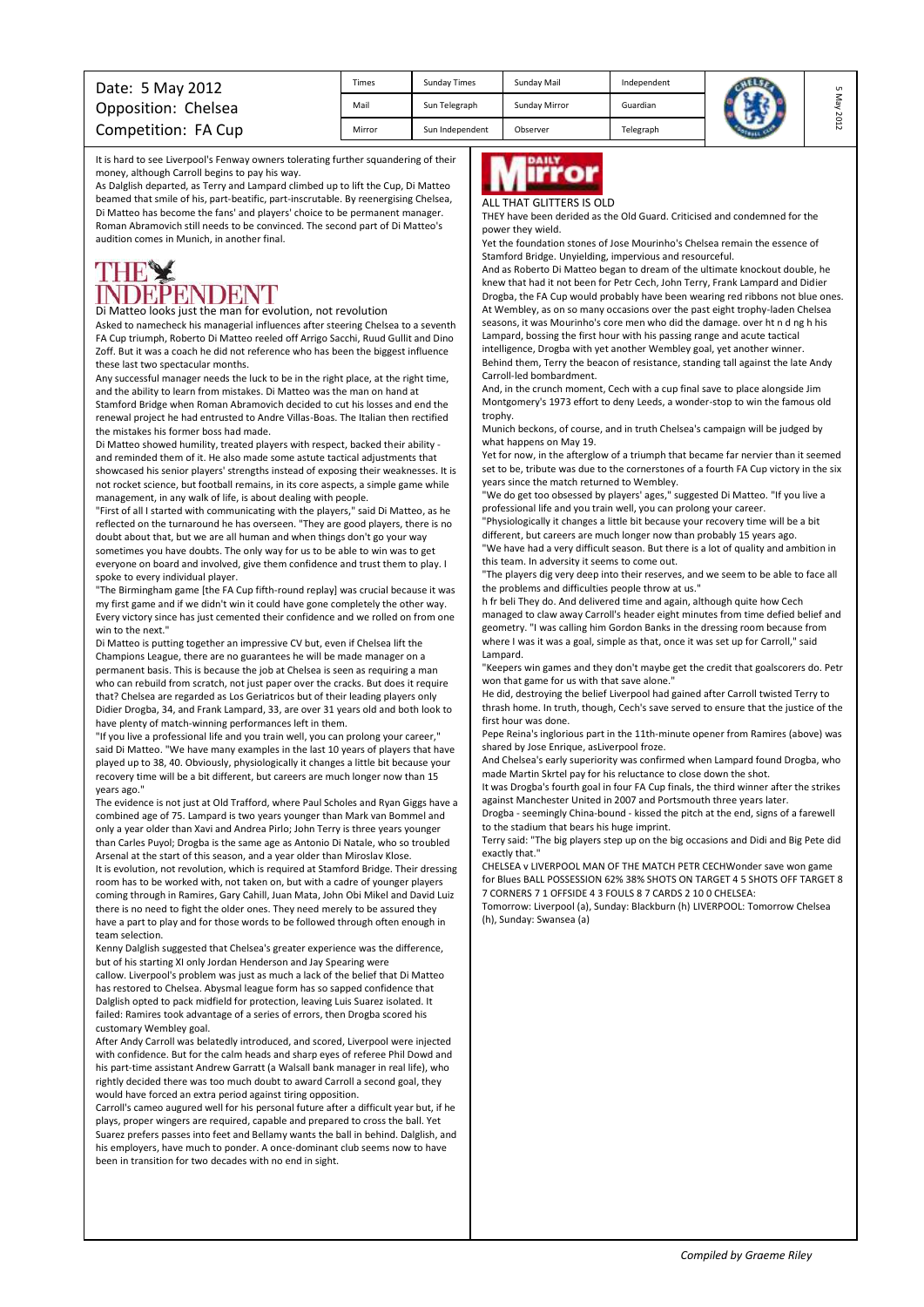#### Date: 5 May 2012 Opposition: Chelsea Competition: FA Cup

|   | Standard | Times  | Sunday Times    | Sunday Mail   | Independent |  |
|---|----------|--------|-----------------|---------------|-------------|--|
|   | Echo     | Mail   | Sun Telegraph   | Sunday Mirror | Guardian    |  |
| р |          | Mirror | Sun Independent | Observer      | Telegraph   |  |



#### FA Cup final woe for LFC

LIVERPOOL FC were made to pay for a desperately first hour at Wembley as Chelsea won the FA Cup final - despite Andy Carroll inspiring them to a courageous second half performance.

Goals from Ramires and then Didier Drogba punished a woeful opening 60 minutes from Kenny Dalglish's men and though substitute Carroll reduced the advantage, the Reds found the gap too much to bridge.

The £35m striker thought he had equalised with nine minutes remaining but goalkeeper Petr Cech produced a magnificent save the push Carroll's header onto the bar.

In winning tonight's game, Chelsea have now drawn level with Liverpool with seven final wins in the competition but Liverpool will be left ruining such the highly disappointing performance which contributed to them conceding two goals. Carroll's stirring display from the bench gave supporters real hope that at Anfield South they were far from down and out in the 131st Cup final but their second half showing was ultimately in vain.

There will be no domestic double this season.

Liverpool FC came into the game having failed to keep a clean sheet in this season's Cup and any hope of bucking that trend was dashed after just 11 minutes.

Juan Mata's weighted through ball caught Jose Enrique flat-footed and Ramires, described as a "road runner" this week, marched towards the Liverpool goal before firing low past Pepe Reina.

The Reds' keeper, the first Spaniard to play in two FA Cup finals, tried to second guess the Brazilian's effort but ended up diving the wrong way.

Chelsea were hardly scintillating but several notches above a highly disappointing Liverpool.

The Stamford Bridge side snuffed out the threat of an isolated Luis Suarez with ease whilst the Reds struggled to put the shackles on Mata who orchestrated much of Chelsea's play.

But with all but two of Liverpool's FA Cup final goals coming in the second half, supporters still went into the break knowing there was no need to panic. Steven Gerrard's surging run early in the second half, which ultimately resulted in unsuccessful penalty appeals, raised hope of another Wembley fightback was possible but Didier Drogba soon cut through that optimism.

Collecting a pass in the area from Frank Lampard seven minutes after the restart, the Ivorian engineered room away from Martin Skrtel and fired low beyond the reach of Reina.

Excluding the Community Shield, Drogba has now scored in all eight of his Wembley appearances.

The fears that he would produce on the big stage were realised.

For all his detractors, Carroll has increasingly shown himself for the major stage in recent times and 12 minutes after Drogba had doubled Cheslea's lead the Liverpool FC substitute cut the deficit.

Stewart Downing tackled Jose Bosingwa in possession, the ball ricocheted out to Carroll who showed composure and close control before firing high into Petr Cech's net.

Liverpool were now awake and alive in the Cup final.

The Reds upped the ante and looked infinitely more threatening with Carroll partnering Suarez.

Gerrard volleyed over before Cech smartly turned Suarez's effort round the post. With nine minutes left Liverpool thought they had clawed the game back. Suarez chipped to the back post, Carroll headred on goal but Cech produced an

outstanding save to palm the ball onto the underside of the bar before the danger was cleared.

Liverpool FC's players protested heavily but replays strongly suggested the ball had not crossed the line.

Skrtel had a glorious sight of Cech's goal soon after but took too long and allowed Chelsea to put a tackle in.

It would be Liverpool's final chance in a game they frustratingly left themselves with too much to do.

LIVERPOOL (4-5-1) Reina, Johnson, Skrtel, Agger, Enrqiue, Bellamy (Kuyt 78), Henderson, Spearing (Carroll 55), Gerrard ©, Downing, Suarez. Not used: Rodriguez, Carragher, Doni, Shelvey, Kelly

Goals: Carroll (64)

Cautions: Agger

Red Cards: None

CHELSEA (4-5-1) Cech, Bosingwa, Ivanovic, Terry ©, Cole, Kalou, Mikel, Lampard, Mata (Malouda 90), Ramires (Meireles 76), Drogba. Not used: Turnbull, Essien, Torres, Ferreira, Sturridge. Goals: Ramires (11), Drogba (52) Cautions: Mikel

Red Cards:

Referee: Phil Dowd (Staffordshire) Attendance: 89, 102

## Evening

#### FA Cup glory for Chelsea

Didier Drogba became the first man to score in four FA Cup finals as Chelsea overcame Liverpool 2-1 at Wembley thanks to another massive goal-line controversy.

The Blues appeared to be cruising when Drogba scored at the start of the second half following Ramires's early opener, but the arrival of Andy Carroll turned the game on its head.

5 May 2012

Ae<sub>N</sub>S  $102$ 

He smashed home a superb goal not long after his arrival, then, with nine minutes left, rose to meet Luis Suarez's cross at the far post. Carroll was convinced he had scored before Petr Cech clawed it on to the crossbar, but linesman Andrew Garratt was not so sure - and those with the advantage of TV replays were mostly of the same opinion.

Once another goal-bound Carroll effort had been blocked in stoppage time, the Blues were able to complete their fourth FA Cup triumph in six seasons, and give Roberto Di Matteo his first piece of silverware as a manager in what could turn out to be a glorious double against Bayern Munich later this month.

There was no hint of the drama to follow when Juan Mata slipped a pass beyond Jose Enrique and the Liverpool full-back failed to recover his ground, allowing Ramires to bear down on the Reds' goal and then leave Jose Reina stranded as the ball was slotted past him and into the net at the near post.

It was not until the half-hour, when Steven Gerrard started to get in advanced areas, that the Merseyside outfit began to exert any influence on the game, but by that time Drogba, Frank Lampard and Salomon Kalou had all wasted halfchances.

Branislav Ivanovic, like Ramires banned from the Champions League final in Munich on May 19, had done well to block a snap-shot from Craig Bellamy early on. That was Liverpool's only opportunity though, until Suarez rose on the edge of the six-yard box only to nod Jordan Henderson's knock-back wide.

Unfortunately for Kenny Dalglish's team, their momentum was halted by the halftime break and before they could get into their stride again for the second 45, Chelsea had doubled their advantage. Drogba found space on the left side of Liverpool's area and rattled a shot through Martin Skrtel's legs and into the far corner.

It prompted Dalglish into making his move, introducing Carroll - and the £35million striker responded immediately, twisting John Terry around superbly inside the area before lashing his shot into the roof of Cech's goal.

And Liverpool were convinced Carroll had levelled nine minutes from time when he rose at the far post to power Suarez's cross goalwards. But the celebrations were cut short as the officials ruled Cech had clawed the ball out before it had crossed the line, leaving Dalglish to reflect on the moment of controversy that denied him.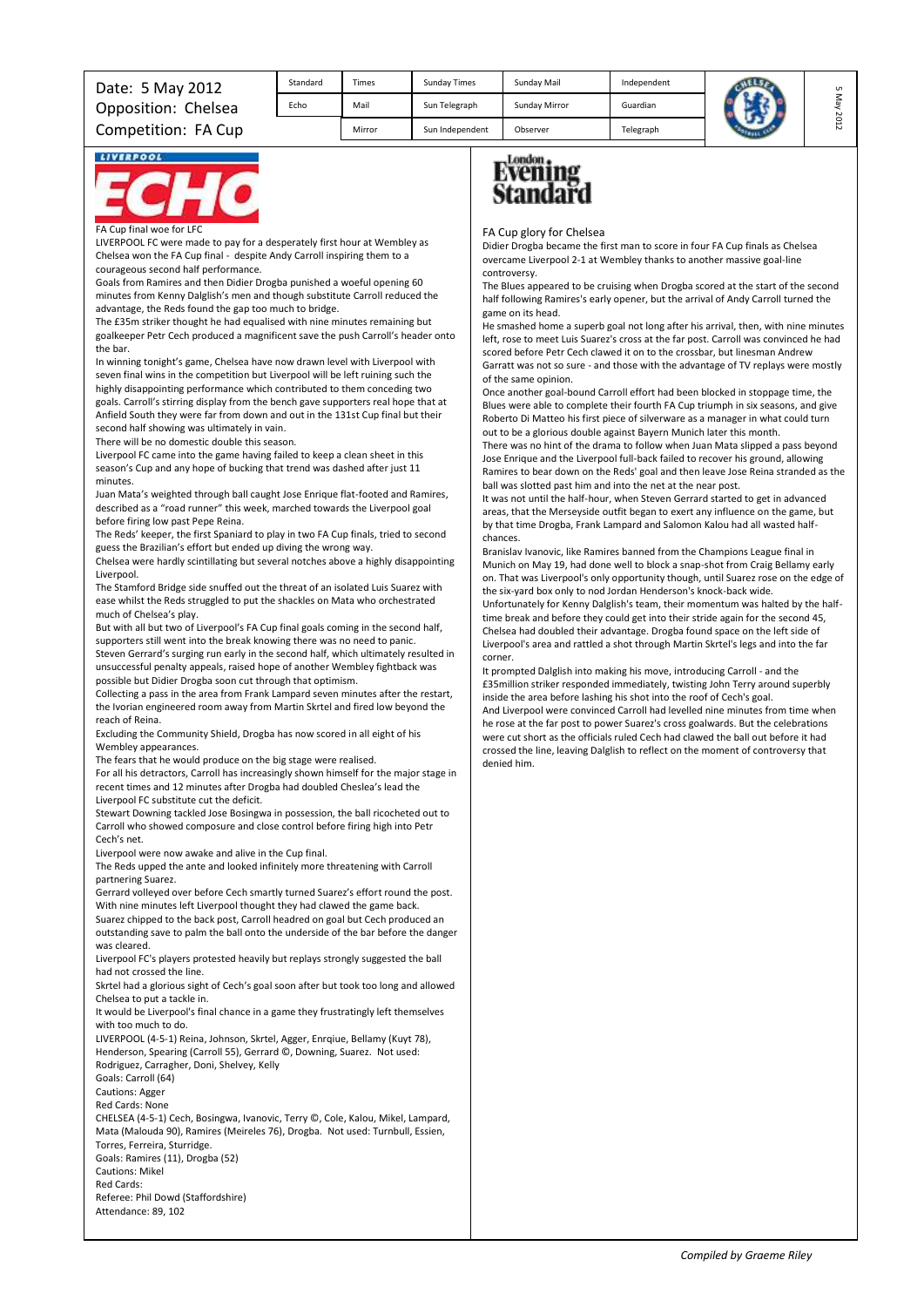| Date: 5 May 2012    | <b>Times</b> | Sunday Times    | Sundav Mail   | Independent | <b>UT</b> |
|---------------------|--------------|-----------------|---------------|-------------|-----------|
| Opposition: Chelsea | Mail         | Sun Telegraph   | Sunday Mirror | Guardian    |           |
| Competition: FA Cup | Mirror       | Sun Independent | Observer      | Telegraph   | N         |

# THE INDEPENDENT

Drogba reprises his role of Wembley warrior

Liverpool, officially the away team here yesterday, produced their wretched Anfield home form for too long before rallying to make a real contest of the FA Cup final. Chelsea, looking worthy winners for an hour or so, ended up hanging on and hugely relieved that Andy Carroll's late header was ruled not to have crossed the line. Two teams who had scored 35 goals between them in reaching Wembley managed only one in a dull first half, from Ramires, before the encounter came to life. Didier Drogba became the first player to score in four finals but Carroll, sent on as a substitute, brought Liverpool into contention by halving the lead and almost equalising.

Midfielders Jay Spearing and Jordan Henderson did not produce enough on the day and Steven Gerrard was strangely deep when his role required him to support Luis Suarez, the lone forward until Carroll appeared just after the hour. Chelsea were comfortable in defence until the later stages and had a warrior's performance from Drogba as usual at Wembley, well supported by the elegant Juan Mata and a hard-working Frank Lampard.

Having denied Liverpool a domestic cup double, they now face the Champions' League final in Munich where they must secure an "away" victory to prevent joining yesterday's opponents in the Europa League next season. Kenny Dalglish's take on yesterday was: "We were excellent for the last half hour but the game lasts 90 minutes. You can't give a two-goal start a team of Chelsea's quality. They're in the Champions' League final and they know how to win games." His opposite number, Roberto Di Matteo, said: "I'm really happy for the players because we've been heavily criticised this season. They pressed hard in the second half but we defended well after scoring two good goals."

Chelsea started more brightly and as Dalglish (pictured) admitted were the better team for just over an hour, during which they scored twice. Liverpool did not feature as an attacking force before falling behind in the 11th minute, when three of their players were culpable, starting with the local boy Spearing, who lost possession to prompt a swift counter. Mata sent Ramires down the right to outpace Jose Enrique and instead of a chip like the one that stunned Barcelona, the Brazilian went for power at the near post, where Jose Reina was beaten as no experienced goalkeeper should be. Reina has admitted to a poor season and that was one of its least distinguished moments.

There was one threat of reprisals, quickly enough to encourage Liverpool but not built on. Glen Johnson, once of Chelsea, broke down the right and crossed superbly, Branislav Ivanovic headed away only as far as Craig Bellamy, and had to block the fierce shot as the red hordes appealed for handball. Chelsea played the ball around more comfortably, their confidence reflected by both Drogba and Lampard taking on shots from 35 yards. To Reina's relief, each drifted wide. He was grateful too to Martin Skrtel for preventing Salomon Kalou wriggling through to shoot and to Lampard for failing to control Kalou's pass with an errant first touch when he would have been clear.

Liverpool players bringing the ball out of defence tended to look up and see nothing but Suarez and a crop of blue shirts, and the Uruguayan's body language suggested he did not think much of it. Carroll must have been itching to get on from an early stage and there would have been strong temptation for Dalglish to introduce him from the start of the second half, which he resisted until the second goal went in seven minutes after the restart. John Obi Mikel began the move by finding Lampard, who turned away from his marker Spearing and played the ball down the inside left channel for Drogba. Neither Johnson nor Skrtel were close enough to him and the shot with his left foot went through the latter's legs and across Reina low into the far corner.

A much more open game had suddenly broken out and Carroll offered new hope to his side's supporters with a goal. When he received the ball at his feet from Downing as Jose Bosingwa was caught in possession, the big striker fooled Terry and shot high into the net. Cech had to save twice from Suarez and Carroll headed over the bar before meeting a chip from Suarez with another header. As Cech pushed it on to the bar he wheeled away in celebration but television replays suggested the officials had made a correct decision; or at very least the only decision they could on the available evidence. By the time of future Cup finals they may have some technological support at last.

There was still time for the lively Carroll to force one more chance, Terry doing better this time with a characteristic block to ensure he made history by lifting the Cup as captain for the fourth time.

Chelsea (4-2-3-1): Cech; Bosingwa, Ivanovic, Terry, Cole; Mikel, Lampard; Ramires (Meireles, 76), Mata (Malouda, 90), Kalou; Drogba.

Liverpool (4-1-4-1): Reina; Johnson, Skrtel, Agger, Jose Enrique; Spearing (Carroll, 55); Bellamy (Kuyt, 78), Henderson, Gerrard, Downing; Suarez.

Referee: Phil Dowd Man of the match: Mata

Match rating: 7/10

AMAZING EIGHT OUT OF 10

The Wembley way: How one man hogs limelight

Yesterday's goal took Didier Drogba's (below) remarkable Wembley tally to 8 in 10

games at the national stadium. It was a record fourth goal in as many FA Cup finals, following his winners against Manchester United (2007) and Portsmouth (2010) and the equaliser in Chelsea's 2009 win against Everton. Incredibly, seven of his Wembley goals have helped secure victories. His strike against Spurs in the 2008 Carling Cup final came in a 2-1 defeat.

2007, May 19: Drogba nets in extra-time to condemn Man United to a 1-0 defeat, lifting the ball over a flailing Edwin van der Sar from close range.

2009, May 30: Heads powerfully past Everton's Tim Howard from six yards to equalise Louis Saha's early goal.

2010, May 15: Scores a free-kick in off the post to beat David James and break Portsmouth's resistance.

2012, May 5: Hits Chelsea's second, match-winning goal with a strong low, leftfoot finish into the corner.

FA Cup semi-final goals: Against Arsenal (2009), Aston Villa (2010), Spurs (2012). MAN MARKING

CHELSEA

PETR CECH 9/10

Almost nothing to do until beaten by Carroll(tm)s rising drive. But then produced a Cup-winning save from the striker(tm)s header.

BRANISLAV IVANOVIC 6/10

Valuable block from Bellamy(tm)s volley in what looked likely to be uneventful day until Carroll arrived.

ASHLEY COLE 6/10

Tied down by Bellamy early on, then found himself needing to defend as Liverpool upped their game after the interval.

JOSE BOSINGWA 5/10

Seen as the weak link in back four, but had few problems until he was finally caught in possession for Carroll(tm)s goal.

JOHN TERRY 6/10

Seldom under any pressure until the arrival of Carroll, who made him look leadenfooted with his turn and scoring shot.

RAMIRES (right) 7/10

His run for the first goal recalled his sprint in Barcelona but this time the finish was all about power.

FRANK LAMPARD 7/10

Kept the ball moving in midfield and provided the pass for Drogba(tm)s goal " and how many times has that been written over the years?

JOHN OBI MIKEL 6/10

Booked for a late challenge on Gerrard but, like most Chelsea players, had an easy first 60 minutes.

JUAN MATA 8/10

Was able to find space at will and his pass provided the assist for Chelsea(tm)s opener. Made the game look easy.

DIDIER DROGBA 8/10

Scored his customary FA Cup Final goal and made every forward pass look good with his determination to impose himself on Liverpool(tm)s central defenders. SALOMON KALOU 6/10

His pace and trickery kept Glen Johnson at full stretch and he almost broke through more than once.

Substitutes

Raul Meireles for Kalou, 77; Florent Malouda for Mata, 90.

LIVERPOOL PEPE REINA 5/10

Gambled on a shot across him but was beaten at his near post by Ramires(tm) opener, then nearly made a hash of straightforward cross.

GLEN JOHNSON 5/10

Found Kalou a handful, but offered a brief flash of his attacking potential when his cross providedLiverpool(tm)s sole first-half chance.

JOSE ENRIQUE 5/10

Got it all wrong after 11 minutes, badly positioned and then outpaced by Ramires for Chelsea(tm)s goal. Improved after that

DANIEL AGGER 6/10

One front-to-back run almost brought much-needed spark but had his hands full with Drogba. Booked for needless foul.

MARTIN SKRTEL 5/10

Will see Drogba in his nightmares after an uncomfortable day. Nowhere near tight enough for Ivorian(tm)s goal.

STEVEN GERRARD 6/10

Played too deep early on and struggled to make an impact. His first forward surge did not come until the 50th minute.

JORDAN HENDERSON 4/10

Disappointing again. Anonymous first-half display apart from one header that almost created a chance for Suarez.

STEWART DOWNING 6/10

Chances to run at defence but failed to deliver until catching Bosingwa in possession for Carroll goal.

JAY SPEARING 4/10

Holding midfield role but gave the ball away for the first goal and Chelsea had few problems passing the ball round him.

LUIS SUAREZ (right) 6/10

Wasted in an isolated role for the first 55 minutes until Carroll joined him and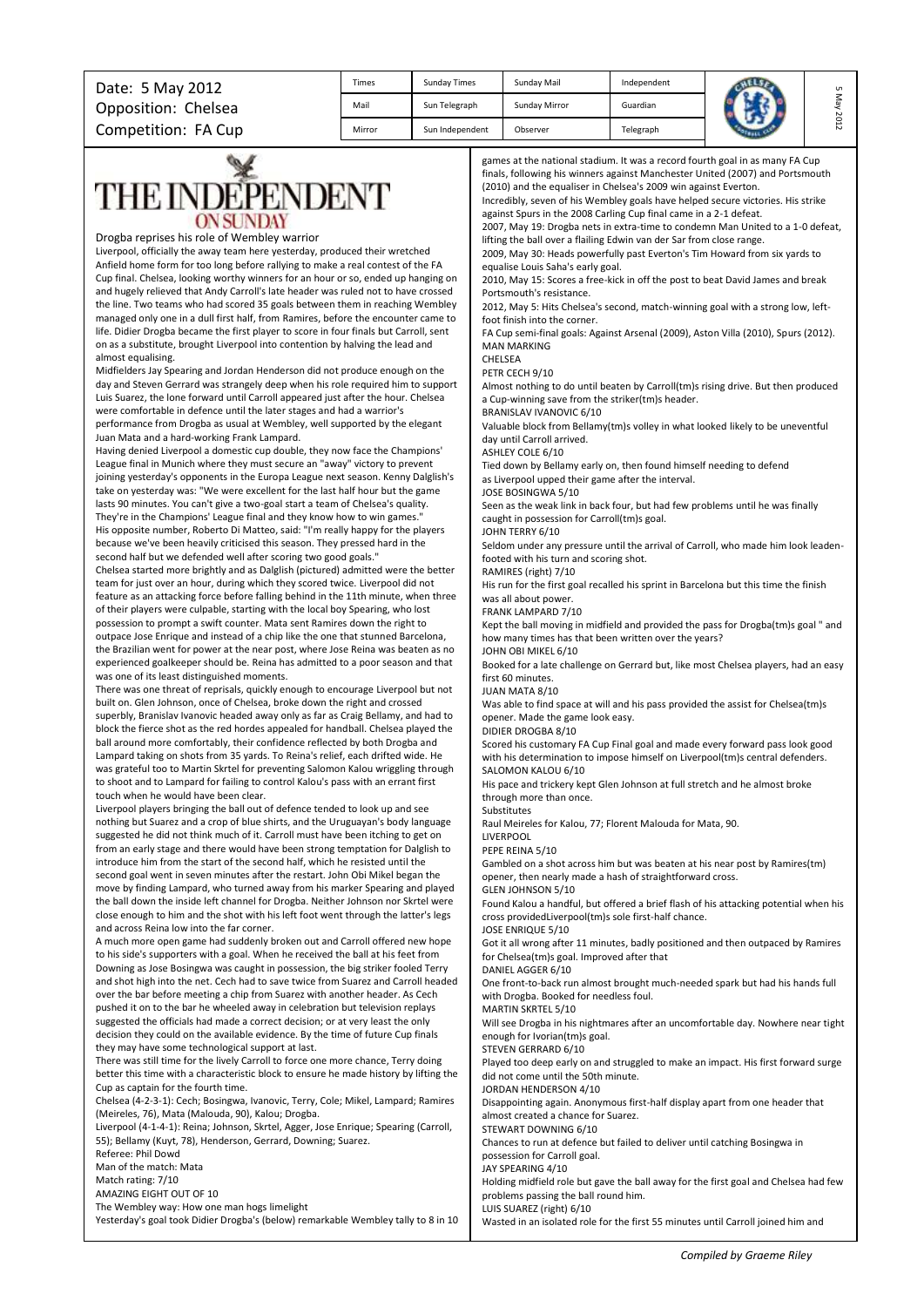| Date: 5 May 2012    | <b>Times</b> | Sunday Times    | Sunday Mail   | Independent | <b>UT</b> |
|---------------------|--------------|-----------------|---------------|-------------|-----------|
| Opposition: Chelsea | Mail         | Sun Telegraph   | Sunday Mirror | Guardian    | N         |
| Competition: FA Cup | Mirror       | Sun Independent | Observer      | Telegraph   | N         |

unable to turn and get at the defenders.

CRAIG BELLAMY 6/10

Began on right, covering Cole(tm)s runs instead of causing mischief. Much more of a threat when given licence to roam.

Substitutes

Andy Carroll 7 for Spearing, 54 " made immediate impact, turning Terry inside out and powering an angled shot past Cech into the roof of the net. Late header deserved a goal; Dirk Kuyt for Bellamy, 78.

## The Sunday Telegraph

Agony for Liverpool as Chelsea inch over line CHELSEA 2 RAMIRES 11 DROGBA 52

LIVERPOOL 1 CARROLL 64

It was the moment Liverpool had dragged themselves back into a game that they had all but lost. Luis Suarez crossed from the right and Andy Carroll met it with a firm header. Carroll ran off in celebration, Kenny Dalglish leapt up and punched the air. Liverpool were level. Only they weren't.

The cheers from the red end suddenly went stereo as the blue half realised what was happening; referee Phil Dowd had not given the goal. The ball had not crossed the line. Liverpool's players were in disbelief and Dalglish seemed to indicate it had gone about three feet over. It was much closer than that. Replays could not clarify if the whole ball had crossed the line. One thing was sure: Petr Cech had done superbly to push the ball up on to the bar and create the doubt in Dowd's mind. It was only from the overhead camera that it looked like the ball might have gone far enough but even after multiple replays it was impossible to tell for sure. In the semi-finals Chelsea had been credited with a goal that did not cross the line, in the final it looked like they had been spared one that had. Chelsea were relieved. They had dominated this game for over an hour and then nearly thrown it away as Liverpool belatedly awakened.

Ramires had punished Liverpool's early mistakes and then Didier Drogba had scored his eighth Wembley goal, becoming the first player to score in four different FA Cup finals. Roberto Di Matteo made history in becoming the last player to score at the old Wembley; Drogba tightened his grip on the new. The game ended frantically but it had begun almost sedately.

Then, with 11 minutes played, Chelsea pounced. Jay Spearing gave away the ball in midfield and Juan Mata was on to it. The Spain midfielder rolled the ball to Ramires on the right and Enrique was caught between going in for the challenge and holding off. Ramires slipped past him and his acceleration left

the Liverpool leftback in his wake. Pepe Reina should not have been left so easily exposed but the Liverpool goalkeeper should have offered greater resistance. He seemed to anticipate Ramires shooting across him towards the far corner and, off balance, could only deflect the Brazilian's shot in at the near post.

Liverpool sought a response. Glen Johnson twisted and turned on the right before putting in an excellent low cross which Branislav Ivanovic had to dive low to head clear. The Serb sprang back to his feet and blocked Craig Bellamy's volleyed follow up. That attack aside, the Chelsea defence were barely troubled for much of the first half. Liverpool were being suffocated by Di Matteo's team in midfield and, under that pressure, started misplacing passes and falling out of sync, with huge gaps opening between the lines and Suarez isolated up front.

Chelsea began to dominate. Ramires and Salomon Kalou were full of confidence, running with the ball at their feet while Liverpool's midfielders were struggling to track the movement of Mata. Confident Drogba was shooting on sight. The urgency to close down Gerrard went too far as half-time approached, when John-Obi Mikel went in late on the Liverpool captain, his studs catching Gerrard's boot after he had struck the ball. Chelsea's holding midfielder was shown the

yellow card. Dan Agger followed Mikel into the book shortly after, clumsily sliding into the Chelsea player after the ball had gone. There were some flickers of improvement from Dalglish's side as half-time

approached -- Stewart Downing and Craig Bellamy put in crosses that required astute defending -- but Liverpool needed to find substantial improvement in the second half. It came in the game's final third but by then it was too late. There was momentary optimism they could get back into it quickly -- Gerrard went surging forward, past two men and into the Chelsea box, where he crashed into Ivanovic. Moments later, the game looked out ofLiverpool's reach. Lampard span away from Spearing and fired the ball into Drogba's feet. The Chelsea striker controlled with his right, let the ball run out of his feet and then shot low with his left foot through Martin Skrtel's legs and into the far corner - a superb clinical finish. Chelsea were full of confidence now. Kalou curled one shot over, then Lampard hit a cross-field pass, Mata juggled and passed to Drogba, whose volleyed smashed into the side-netting. Liverpool were floundering and needed a change -- Dalglish sent on Andy Carroll for Spearing and switched to a more aggressive 4-4-2 and then with one moment, the whole complexion of the game changed. Liverpoolwere making progress down the left but it looked like Jose Bosingwa would clear. Downing got his boot in, though, and the ball flew straight to Carroll.

The big Liverpool No9 wrongfooted Terry with a sort-of stepover, bringing the ball back on to his left foot and thumping it high into the net.

Liverpool were enlivened. Carroll had two chances to head an equaliser; Suarez cut inside from the left along the edge of the box and forced Cech to push his low shot behind.

Then came the controversial moment. Liverpool fuelled by their sense of injustice, piled the pressure on. Only a brilliant lastditch tackle from Terry stopped Carroll scoring from close range. Chelsea were clinging on but they have become rather expert in rearguard actions and they made it to the final whistle. MAN MARKING

JEREMY WILSON

Petr Cech 8 Initially a spectator but was alert when needed to make two low saves from Suarez and to claw Carroll's header on to the bar.

Jose Bosingwa 5 Chelsea were most vulnerable down his right flank and he was dispossessed by Downing in the build-up toLiverpool's goal.

Branislav Ivanovic 7 Made crucial blocks to deny Bellamy and then Kuyt to underline just why he will be so missed against Bayern Munich.

John Terry 7 Marshalled Chelsea's defence with usual authority. Made vital challenges on Suarez and Carroll but was slow to react for Liverpool's goal. Ashley Cole 8 Delivered his usual all-round quality to write his name even further into the history books with a seventh career FA Cup win.

Jon Obi Mikel 7 Booked for late firsthalf challenge on Gerrard but his presence provided the basis on which Chelsea established initial dominance.

Frank Lampard 8 Excelled again in a disciplined holding midfield position and also produced a wonderful pass to provide the assist for Chelsea's second. Ramires 8 Has been a model of consistency this season in a variety of midfield positions. Always brings great energy and calmly converted his chance. Juan Mata 7 His awareness and ability to drift into space caused Henderson and

Spearing difficulty. Sliced Liverpool open for Chelsea's first. Salomon Kalou 7 Has been a revelation since the sacking of Andre Villas-Boas and

produced another performance of energy and incision down the left. Didier Drogba 8 Chelsea's big-game specialist delivered again, becoming the first player to score in four different FA Cup finals. Important defensively. Substitutes

Raul Meireles replaced Ramires after 76 minutes as Roberto Di Matteo tried to stem the late flow of Liverpoolpressure. Florent Malouda came on in the 90th minute as Chelsea just held on.

MAN MARKING

Pepe Reina 4 Admitted before the game that he has had a poor season and really should not have been beaten at his near-post by Ramires.

Glen Johnson 7 More impressive going forward than defensively, notably in turning Drogba to create an excellent first-half chance for Bellamy. Daniel Agger 7 The pick of Liverpool's defenders. Made an important first-half

challenge on Kalou and also impressed with his distribution.

Martin Skrtel 5 Could easily have conceded a secondhalf penalty while jostling with Terry and was well beaten by Drogba for Chelsea's second.

Jose Enrique 6 Caused problems going forward but was caught for Chelsea's first when he could make only a feeble challenge on Ramires.

Jordan Henderson 6 Looked overawed in the first-half but got better as the match unfolded, especially when Gerrard dropped alongside him centrally.

Steven Gerrard 6 Anonymous when he was given the freedom to roam in behind Suarez but grew in influence when Liverpoolswitched to 4-4-2.

Jay Spearing 4 Started with Henderson in front of Liverpool's defence but lost the ball before Ramires' goal and totally failed to impose himself.

Stewart Downing 7 Delivery was erratic but he was still a threat and his persistence forced the mistake from Bosingwa in the buildup to Liverpool's goal. Craig Bellamy 6 Was initially sloppy in possession but did drift in from the right to

have a powerful goal-bound volley well blocked by Ramires. Luis Suarez 7 Isolated until the 55th-minute arrival of Carroll but twice forced

good low saves and also provided cross for Carroll's late header. Substitutes

Carroll (for Spearing, 55) changed the game, scoring once and forcing a superb save from Cech. Dirk Kuyt (for Bellamy, 78) also came on but just hesitated when presented with a decent late chance.



Di Matteo powers up his CV CHELSEA 2 Ramires 11 Drogba 52 LIVERPOOL 1 Carroll 64 Yellow cards: Chelsea: Mikel Liverpool: Agger, Suarez Referee: P Dowd Attendance: 89 102

"WHY always me?" is Mario Balotelli's line but it should be engraved on the crammed cabinet that houses Didier Drogba's winner's medals. With yet another decisive goal in a cup final, and yet further scoring exploits at Wembley, Drogba gave the honours to Chelsea.

But there was another familiar story and one that threatened to overshadow a match with turgid beginnings that grew into a drama befitting its stage. Goal-line technology: like a world champion gurner, it just keeps rearing its ugly head. Fifa are likely to introduce it in July and are choosing between one system that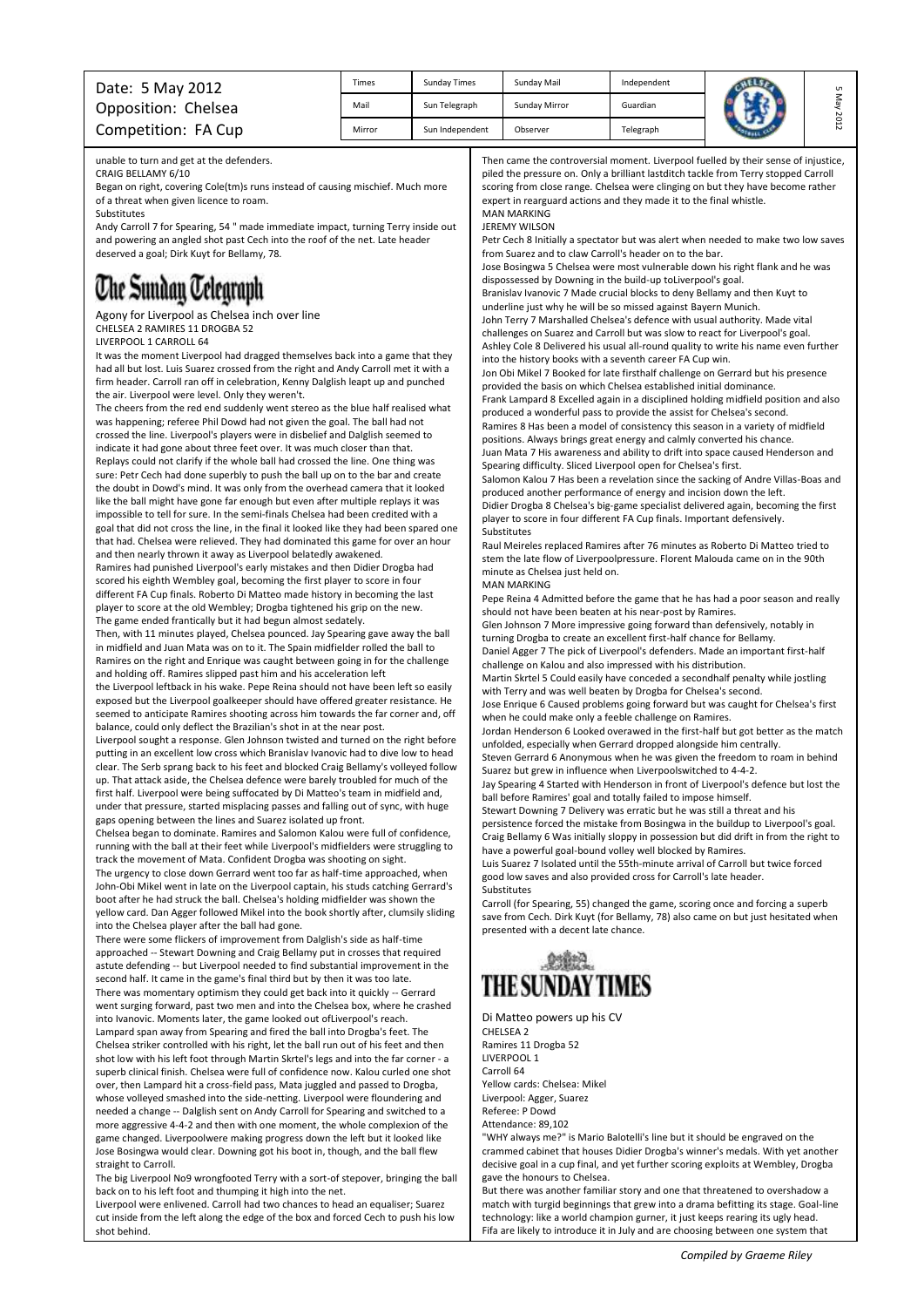| Date: 5 May 2012    | Times  | Sunday Times    | Sundav Mail   | Independent | S |
|---------------------|--------|-----------------|---------------|-------------|---|
| Opposition: Chelsea | Mail   | Sun Telegraph   | Sunday Mirror | Guardian    |   |
| Competition: FA Cup | Mirror | Sun Independent | Observer      | Telegraph   | N |

uses a magnetic field and another deploying computer analysis to triangulate images from highspeed cameras. If that all sounds complicated, here was why: the officials were left unsure and television replays could not prove whether or not Andy Carroll's header, late in the game with Chelsea leading 2-1, crossed the line before Petr Cech pushed it against the bar.

Most replays suggested it probably hadn't, a couple of angles showed perhaps it might have. Phil Dowd and his assistant Andrew Garratt had to go with the naked eye and made the only decision possible -- to give Chelsea the benefit of the doubt. But who will ever know if they were right? One thing is certain. Carroll should have buried the simple chance.

In the end, it was either a famous equaliser or a historic save; whether the ball was over the line or not, Cech's feat in reaching Carroll's header and keeping his wrist strong enough to deflect it onto the woodwork seemed superhuman. Had Carroll or Dirk Kuyt followed up instead of celebrating prematurely, one might have been able to knock home the rebound before Branislav Ivanovic could clear and avert heartbreak. Having claimed Liverpool denied them a Champions League final place in 2005 with a "ghost goal", Chelsea were losing no sleep. After the controversy, they clung on. It became another enervating and heroic defensive effort from Chelsea.

Drogba, adding to Ramires' early goal, had just made it 2-0 to Chelsea when Carroll replaced Jay Spearing with 54 minutes played. It was like watching a besieging army go from using a toothpick to a battering ram against the enemy's doors. Carroll juddered Chelsea and scored a tremendous goal but Terry and Co held out to give Roberto Di Matteo a trophy just nine weeks into a remarkable stint as interim manager and allow him to join Kenny Dalglish in the elite company of those who have won the FA Cup as both player and coach.

The second goal was one of Drogba's best moments. Collecting an outstanding pass from Frank Lampard, he outpaced Martin Skrtel and angled a shot through the centreback's legs and beyond Pepe Reina. Drogba continually outmuscled Skrtel.

Reina -- desperate to atone for errors in the 2006 final -- made another mistake when Ramires put Chelsea ahead. Others were also culpable for the goal. In the centre circle, Jay Spearing ambitiously tried to sweep a dropping ball, onetouch, to a teammate. He miscued, allowing Juan Mata to collect. Reading the situation instantly, Mata delivered the exact pass required to release the breaking Ramires. Jose Enrique misjudged an attempt to tackle and Ramires sped into the box, found Reina poorly positioned and beat him at the near post with a firm, low shot. This was one of the few flurries of vivid action in an attritional first half. The teams knew one another too well for risk-taking; no full-backs overlapped and both frontlines had to defend as much as attack.

Chelsea, classier in possession, especially when Mata or Lampard was on the ball, were superior and Liverpoolgot so little out of Jordan Henderson and Stewart Downing until Carroll came on that their only way of supporting Luis Suarez was throwing bodies forward, but this left them vulnerable to Chelsea breaks. Lampard burst on to a Salomon Kalou pass inside the box but Skrtel made a good interception and Daniel Agger did equally well to tackle Kalou as he threatened to dribble clean through. Henderson had to move smartly to get in the way of Ashley Cole's shot.

Until Carroll replaced a distraught Spearing, Liverpool threatened only once, when Ivanovic repelled Craig Bellamy's volley. In hindsight Carroll should have started but before kick-off Dalglish's choice of Bellamy -- in an attempt to repress Cole seemed sound.

Carroll obviously likes Wembley, having been decisive in the semi-final versus Everton and having excelled there on his England debut. His introduction rocked Ivanovic and Terry and gave Downing a target for his crosses.

A mistake changed the game once more. Jose Bosingwa was casual and Downing charged down his attempt to clear to touch, the ball ricocheting to Carroll's feet. These have always been better than imagined (Carroll's movement is more what's been hampering his development) and with fine control he turned Terry one way then another before smashing a finish past Cech. Suddenly Chelsea, playing their 18th game in 60 days, looked shattered. Carroll was rampant, chesting down for Downing to shoot just over and heading a Glen Johnson cross close.

He teed up Steven Gerrard but for once the skipper was out of Cup final magic. Suarez stretched Cech with a clever shot. The possession count during one-five minute period was 85% Liverpool, 15% Chelsea but -- despite Liverpool's disbelief over Carroll's header, which came after lovely work from Suarez, Gerrard and Johnson -- the score remained 2-1. And John Terry became the first man to captain one side to four FA Cup victories.

Chelsea: Cech, Bosingwa, Ivanovic, Terry, Cole, Ramires (Meireles 76min), Mikel, Lampard, Kalou, Drogba, Mata (Malouda 90min)

Liverpool: Reina, Johnson, Skrtel, Agger, Enrique, Spearing (Carroll 55min), Henderson, Downing, Gerrard, Bellamy (Kuyt 78min), Suarez

## **'heObserver**

Drogba extends record before Cech delivers for mates CHELSEA 2 Ramires 11 Drogba 52

LIVERPOOL 1 Carroll 64

Chelsea survived a Liverpool fightback to lift the FA Cup for the third time in four years, Andy Carroll's excellent second-half goal setting up a close finish but not quite saving the game. The Liverpool centre-forward thought he had done exactly that with a powerful header from Luis Suarez's cross eight minutes from time that Petr Cech appeared to claw back from across the line, but though the Liverpool bench celebrated prematurely in the manner of Fabio Capello in Bloemfontein, referee Phil Dowd let play continue, correctly as it turned out, since the immediately available replays did not establish that the ball had gone in. While from Cech's positioning it was possible to suspect it might have, there was no incontrovertible evidence, as was the case with Frank Lampard's disallowed equaliser against Germany. It was more of a goal than the Juan Mata effort that helped Chelsea past Spurs in the semi-final, though not enough of one to be awarded on the desperate pleading of Suarez and Carroll. Kenny Dalglish, to his credit, did not harp on about the incident afterwards. "If the officials got it right they deserve credit," the Liverpool manager said. "We were excellent in the last half hour but the game lasts for 90 minutes. You can't give a team as good as Chelsea a two-goal start." Roberto Di Matteo, becoming the fourth Chelsea manager to win this trophy in six years, accepted it had been a tense finish. "We played well for the majority of the game and scored two very nice goals, but it got a bit nervy towards the end," he said. "When Carroll came on he caused us some problems." Carroll was of two sub-plots who did not start. His goal against Everton in the semi-final only earned him a place on the bench, where he was in close proximity to Fernando Torres, who probably expected to be left out against his former club in favour of Didier Drogba and his enviable Wembley scoring record, which, in fairness, the Chelsea striker was able to extend with what turned out to be the winning goal. After an opening 10 minutes that were cagey even by cup-final standards, the game came to life with a goal before either side had properly constructed a move. Jay Spearing gave the ball away to Mata on halfway and paid a heavy price for his carelessness when the Chelsea forward raced away to supply Ramires, who held off Jose Enrique with surprising ease to beat Pepe Reina at his near post with a confident early shot. The goalkeeper could perhaps have done better but appeared wrong footed and could not get his hands to the ball, ending up deflecting it into the net off his leg.

Liverpool appeared stunned, and Steven Gerrard was lucky to get away with a scything tackle on Mata before Suarez attempted a shot from the halfway line and missed the target so badly the ball went out for a throw. Liverpool still played quite cautiously after going behind, with Suarez an isolated figure up front and Craig Bellamy not quite functioning as a link between midfield and attack. On the rare occasions they did threaten the Chelsea penalty area, Suarez and Stewart Downing were both guilty of giving the ball away again, and though Gerrard made a couple of typically determined runs he was not in the game enough to exert any sort of control. A hopeful long shot from Drogba was about the sum of Chelsea's attempts to increase their lead in the first half, which could have ended all square had Suarez been able to take advantage of a sharp chance that came his way. Gerrard began the second half with a surging run into the Chelsea area, only to end up on the floor in a vain attempt to win a penalty. Chelsea responded by going straight down the field and snatching another goal with another lightning strike, Drogba scoring his eighth goal at Wembley to keep up his record of scoring on major occasions. The move was a familiar one, though it still seemed to take Liverpool by surprise. Frank Lampard threaded a carefully weighted diagonal pass forward for Drogba to take, turn, and find Reina's bottom-left corner with a low shot before Martin Skrtel could close him down, not that the defender, with his back to the Chelsea player, managed a particularly good job of attempting to close Drogba down. Suarez brought a save from Petr Cech as Liverpool tried to hit back, and Dalglish sent on Carroll for Spearing after 55 minutes to beef up their attacking presence. Drogba was in the process of launching an extravagant strike from 30 yards out when Suarez put his foot in the way and brought him down. From the free-kick, Lampard tried his luck from the same distance but shot wide, as did Drogba from closer range on the next Chelsea attack.

Just as it began to look as if Chelsea would be able to increase their lead at will, Liverpool made a game of it with a fine goal from their much-maligned substitute. Carroll's goal was finished with such conviction he almost made his pounds 35m fee look reasonable. Controlling the ball in the area then sending John Terry first one way then the other, the centre-forward made space for a shot with his left foot and crashed the ball past Cech from a narrow angle. Dalglish's side enjoyed their best spell after that, playing with real self-belief and managing to bring Bellamy more into the game, though when Gerrard galloped onto a Carroll knockdown and attempted what would have been the most spectacular of equalisers, he could not keep his shot down and the ball nearly ended up in Wembley's second tier. Chelsea were suddenly having to do all the defending, as Suarez saw a shot tipped round a post and Carroll headed over, and at least a game that had failed to produce any excitement in the first half had turned into an absorbing contest. Carroll's goal-line controversy added further spice, and he came closer than anyone to taking the game into extra-time in the closing seconds, when it took a terrific block from Terry to stop his goal-bound shot. On